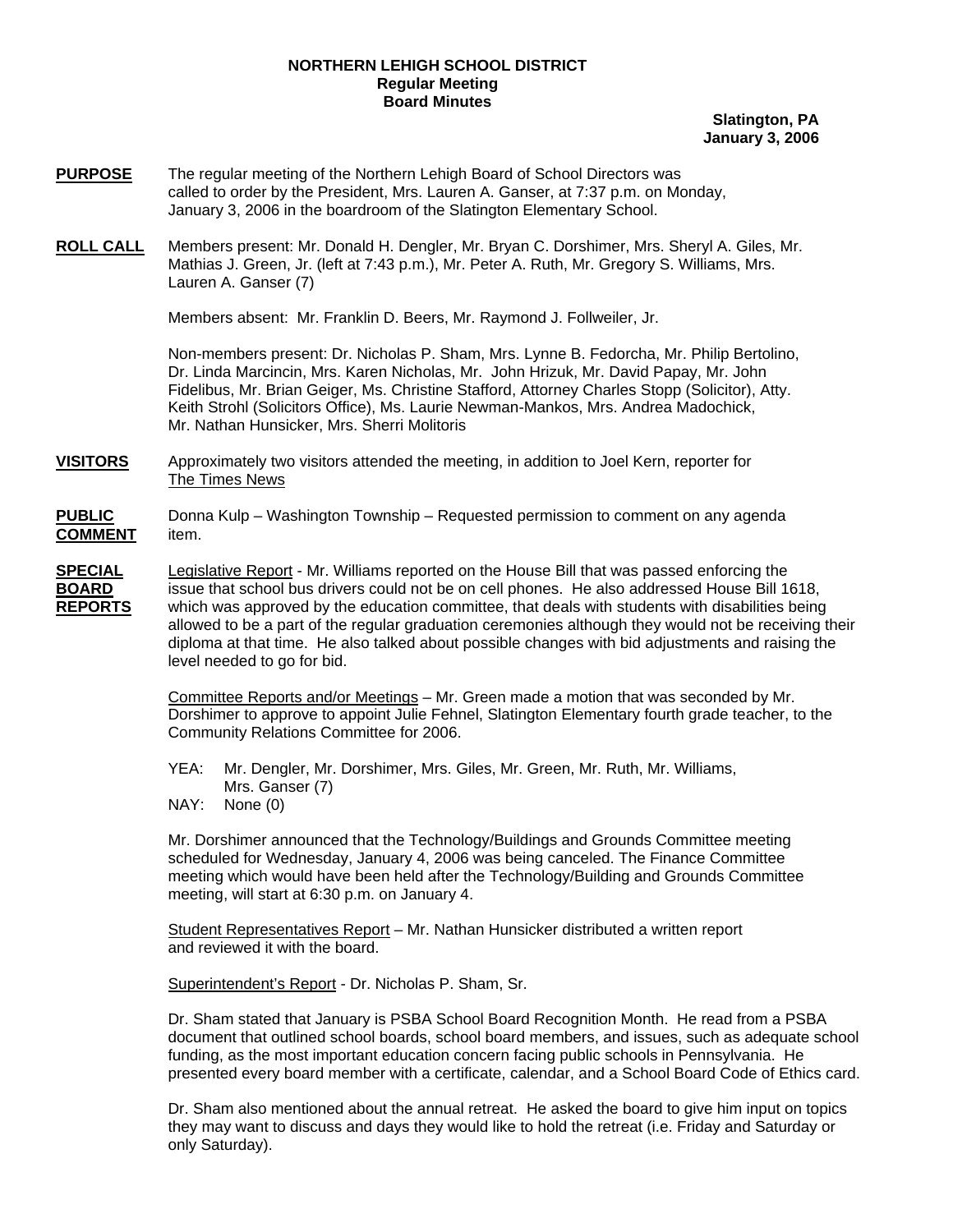| <b>EXECUTIVE</b><br><b>SESSION</b>          | An Executive Session was held at 7:10 p.m. in the Superintendent's Office to discuss personnel.<br>The board reconvened into Executive Session after the regular school board meeting to discuss<br>negotiations.                                                                                                     |
|---------------------------------------------|-----------------------------------------------------------------------------------------------------------------------------------------------------------------------------------------------------------------------------------------------------------------------------------------------------------------------|
| <b>PERSONNEL</b>                            | Mr. Dorshimer made a motion, which was seconded by Mr. Ruth, that the Board of Education<br>approves the following personnel items:                                                                                                                                                                                   |
| Resignation                                 | Accept the resignation of Nancy Wagner from her position of Title I Aide in the Peters<br>Elementary School, effective on or about January 20, 2006.                                                                                                                                                                  |
| Unpaid<br>Volunteers                        | Approve the following unpaid volunteer aides in the Peters Elementary School for the 2005-2006<br>school year: Christine Lutz and Vicky Papay                                                                                                                                                                         |
| Rescind<br>Appointment                      | Approve to rescind the appointment of Michele Tadman as a volunteer aide in the Slatington<br>Elementary School. There are no clearances on file for her.                                                                                                                                                             |
| Family Medi-<br>cal Leave-<br>T. Trimble    | Approve the request of Thomas Trimble, district maintenance employee, to take a 12-week<br>Family Medical Leave of Absence, effective January 8, 2006 and continuing for approximately<br>eight weeks.                                                                                                                |
|                                             | Mr. Dengler, Mr. Dorshimer, Mrs. Giles, Mr. Ruth, Mr. Williams, Mrs. Ganser (6)<br>YEA:<br>NAY:<br>None $(0)$                                                                                                                                                                                                         |
| <b>POLICY</b>                               | Mrs. Giles made a motion, which was seconded by Mr. Williams, that the Board of<br>Education approves the following items listed under Policy:                                                                                                                                                                        |
| <b>Board Policy</b><br><b>First Reading</b> | Approve to revise school board policy #335 - Administrative Employees - Family and<br>Medical Leaves, as presented after first reading.                                                                                                                                                                               |
|                                             | Approve to revise school board policy #535 - Classified Employees - Family and Medical<br>Leaves, as presented after first reading.                                                                                                                                                                                   |
| Conferences                                 | Sheila Lanshe - PA School Counselors Association Annual Conference -<br>March 2-4, 2006 - Lancaster, PA - Registration: \$265.00, Travel - \$48.00,<br>Lodging: \$49.40 - Total Approximate Cost: \$363.00 - Funding - Senior High<br><b>Budget</b>                                                                   |
|                                             | Mary Smith - PA School Counselors Association Annual Conference - March 2-4, 2006 -<br>Lancaster, PA - Registration: \$265.00, Lodging: \$49.40 - Total Approximate Cost: \$314.40 -<br>Funding - Senior High Budget                                                                                                  |
|                                             | Brian Geiger – 51 <sup>st</sup> Annual Conference & Exhibit – Sponsored by PA Association of<br>School Business Officials - March 7-10, 2006 - Hershey, PA - Registration: \$360.00,<br>Meals: \$260.00, Travel: \$80.00, Lodging: \$400.00. Total Approximate Cost: \$1104.00 -<br>Funding - Support Services Budget |
|                                             | Lynne Fedorcha - Reading Apprenticeship Winter Conference - March 2-5, 2006 -<br>Rockville, MD - Travel: \$150.00, Meals: \$72.00, Lodging: \$328.00 - Total Approximate<br>Cost: $$550.00 - Funding - Title IIA$                                                                                                     |
| Extension -<br>Homebound<br>Instruction     | Approve to extend homebound instruction for Student #745000, for five hours<br>per week, effective December 22, 2005 through March 22, 2006. This student was<br>previously granted homebound instruction on October 10, 2005.                                                                                        |
| Public<br>Comment                           | Donna Kulp - Washington Township - Asked how many nights lodging was Mr. Geiger asking<br>for in his conference and if information he gains from the conference which deals with<br>transportation questions for solicitors would be shared with Atty. Stopp.                                                         |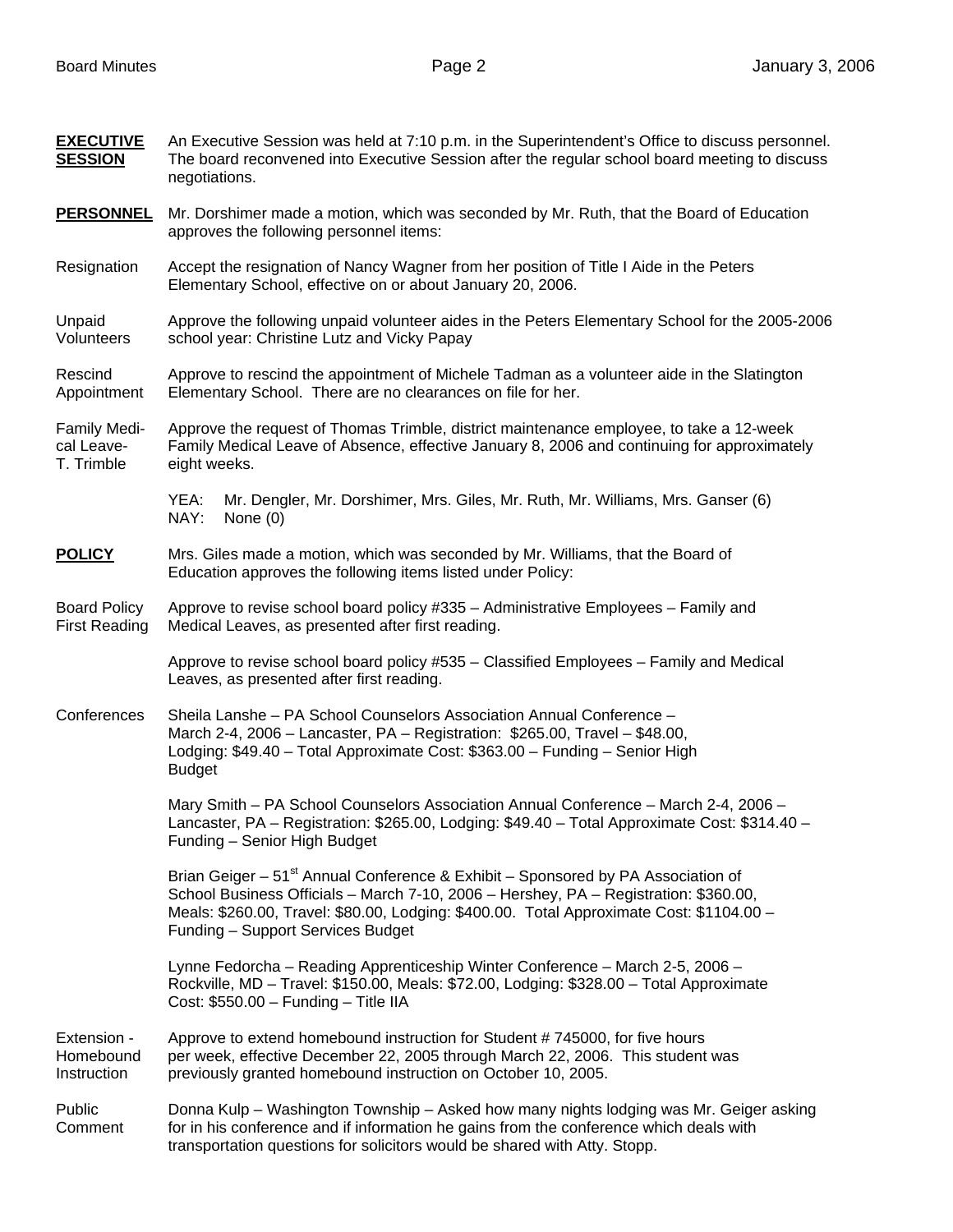| <b>POLICY</b><br>(Con't.)                                                    |                                                                                                                                                                                                                                                                                      |
|------------------------------------------------------------------------------|--------------------------------------------------------------------------------------------------------------------------------------------------------------------------------------------------------------------------------------------------------------------------------------|
| Public<br>Comment                                                            | Donna Kulp – Washington Township – Stated that in the past when Dr. Sham attended his<br>conferences he reported and shared information and she would like to know if other<br>administrators are also required to share and report on information that they gain at<br>conferences. |
|                                                                              | YEA:<br>Mr. Dengler, Mr. Dorshimer, Mrs. Giles, Mr. Ruth, Mr. Williams, Mrs. Ganser (6)<br>NAY:<br>None $(0)$                                                                                                                                                                        |
| NEW<br><b>BUSINESS</b>                                                       | Mr. Williams made a motion, which was seconded by Mr. Dengler, that the<br>Board of Education approves the following items listed under New Business:                                                                                                                                |
| Resolution -<br>Recognition<br>of School<br><b>Directors</b><br>January 2006 | <b>WHEREAS</b> , the role of locally elected school officials has served the commonwealth of<br>Pennsylvania and local communities in meeting the needs of public education since the<br>passage of the Free School Act in 1834; and                                                 |
|                                                                              | <b>WHEREAS</b> , these local boards have discharged their responsibilities to public education in<br>a manner which has placed education in the forefront of our educational systems; and                                                                                            |
|                                                                              | <b>WHEREAS, locally elected officials have distinguished themselves and their communities</b><br>in this non-paid, volunteer public service commitment; and                                                                                                                          |
|                                                                              | <b>WHEREAS</b> , the contributions of these men and women who serve on the Northern Lehigh<br>Board of School Directors:                                                                                                                                                             |
|                                                                              |                                                                                                                                                                                                                                                                                      |

 Franklin D. Beers Donald H. Dengler Bryan C. Dorshimer Raymond J. Follweiler, Jr. Lauren A. Ganser Sheryl A. Giles Mathias J. Green, Jr. Peter A. Ruth Gregory S. Williams

Should be recognized and appreciated by those who benefit from the workings of our public school system;

**NOW THEREFORE BE IT RESOLVED** that the Executive Board of the Pennsylvania School Boards Association hereby proclaims the month of January as School Director Recognition Month in this Commonwealth; and the citizens, students, teachers, and administrators of the Northern Lehigh School District seek to honor said directors for their dedication and selfless time commitment to the workings of the district,

 **FURTHER RESOLVE** that this proclamation be communicated to all school districts, school officials and local communities in a planned program which brings visibility and awareness of the role of locally elected school officials to the citizenry of this Commonwealth and be entered into the minutes of this meeting of January 3, 2006.

YEA: Mr. Dengler, Mr. Dorshimer, Mrs. Giles, Mr. Ruth, Mr. Williams, Mrs. Ganser (6) NAY: None (0)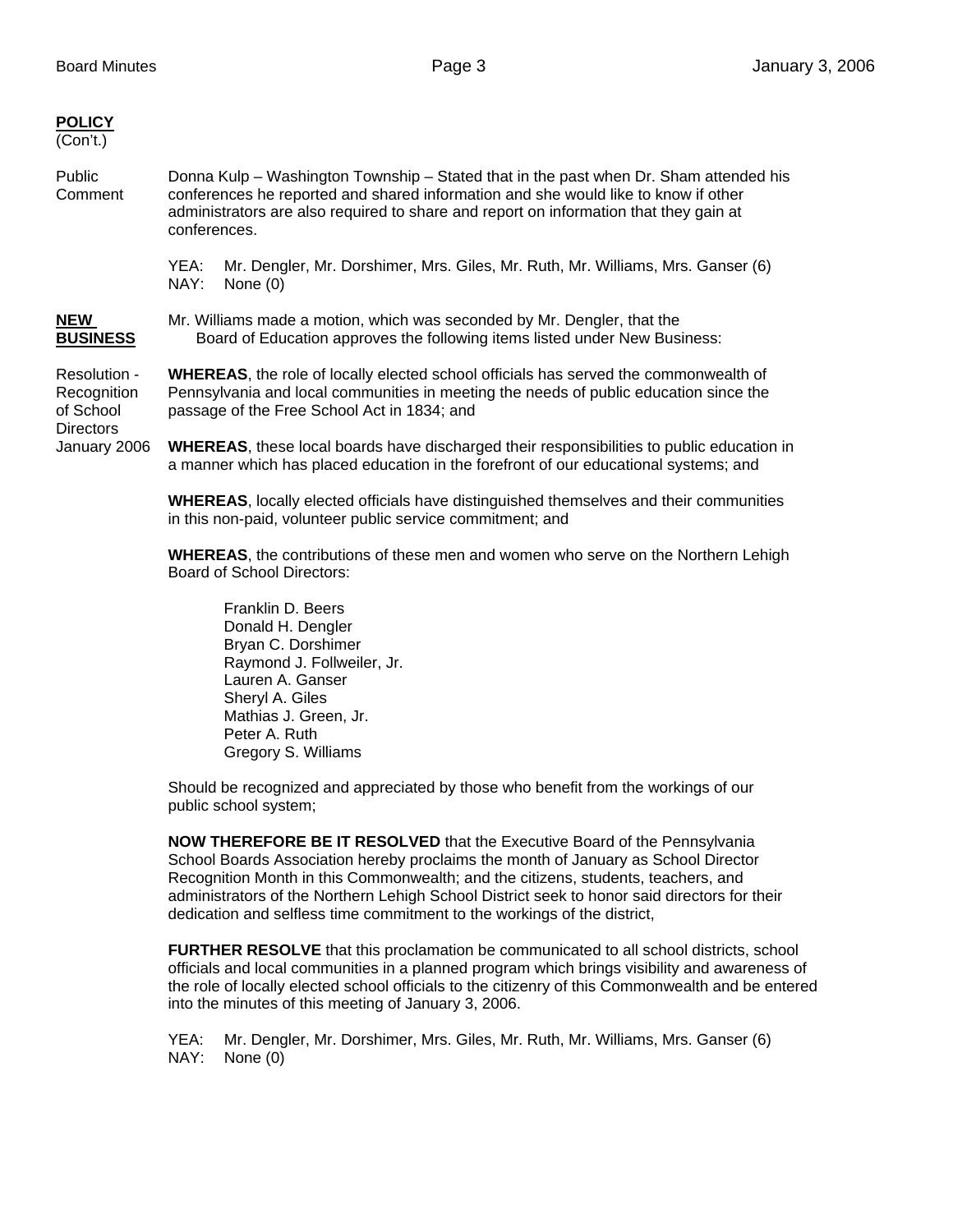**FINANCIAL** Mr. Dorshimer made a motion, which was seconded by Mr. Ruth, that the Board of Education approves the following items listed under Financial:

PC Abate- Approve abatements/exonerations of per capita taxes, as presented, for the residents that ments fall within the guidelines.

Cash Manage- Approve the Arthurs Lestrange Cash Management Portfolio for the month of November Ment Portfolio 2005.

Real Estate Approve a real estate tax refund in the amount of \$5.57 to Patrick T. Gogle 4554 Best Tax Refund Station Rd, Slatington, PA 18080. The refund is due to a duplicate payment of real estate taxes for property located at S LR39054 W of T738 in Washington Twsp for the 2005-2006 school tax year.

> Approve a real estate tax refund in the amount of \$7,506.15 to Randy & Patricia Rahn 2146 Skyline Dr, Slatington, PA 18080. The refund is due to a duplicate payment of real estate taxes for property located at 2146 Skyline Dr in Washington Twsp for the 2005-2006 school tax year.

YEA: Mr. Dengler, Mr. Dorshimer, Mrs. Giles, Mr. Ruth, Mr. Williams, Mrs. Ganser (6) NAY: None (0)

## **LEGAL** Mr. Dorshimer asked the solicitors opinion about a grievance that is coming to the board, that his wife has a relationship with, and if there is something that precludes him from being on that hearing.

**CORRES-** Northern Lehigh School District Middle Level Management Team would like to invite all **PONDENCE** board members to an informal social on Thursday, January 26 from 6:00 p.m. to 8:00 p.m. in the high school library for food and refreshments.

> The Northern Lehigh Connections Group is having a Meet Your Community Leaders social at the Slatington Presbyterian Church on Wednesday, January  $25<sup>th</sup>$  at 6:30 p.m.

Carbon Lehigh Intermediate Unit #21 is sponsoring a New & Seasoned School Board Member Orientation on Tuesday, January  $31<sup>st</sup>$ . Registration starts at 6:00 p.m. Programs begin at 6:30 p.m.

January  $18<sup>th</sup>$  is the second School Board meeting for the month of January. It was unintentionally omitted from the original calendars distributed.

**INFORM-** Minutes of the Carbon Lehigh Intermediate Unit 21 Board of Directors meeting held on November 21, **ATION** 2005.

> Minutes of the Washington Township Board of Supervisors meeting held on November 9, 2005.

> Minutes of the Lehigh Career and Technical Institute Joint Operating Committee meeting held on October 26, 2005 and the LCTI Director's Report for December 2005.

> Minutes of the Borough of Slatington Parks and Recreation Commission meeting held on August 15, October 17, and November 21, 2005.